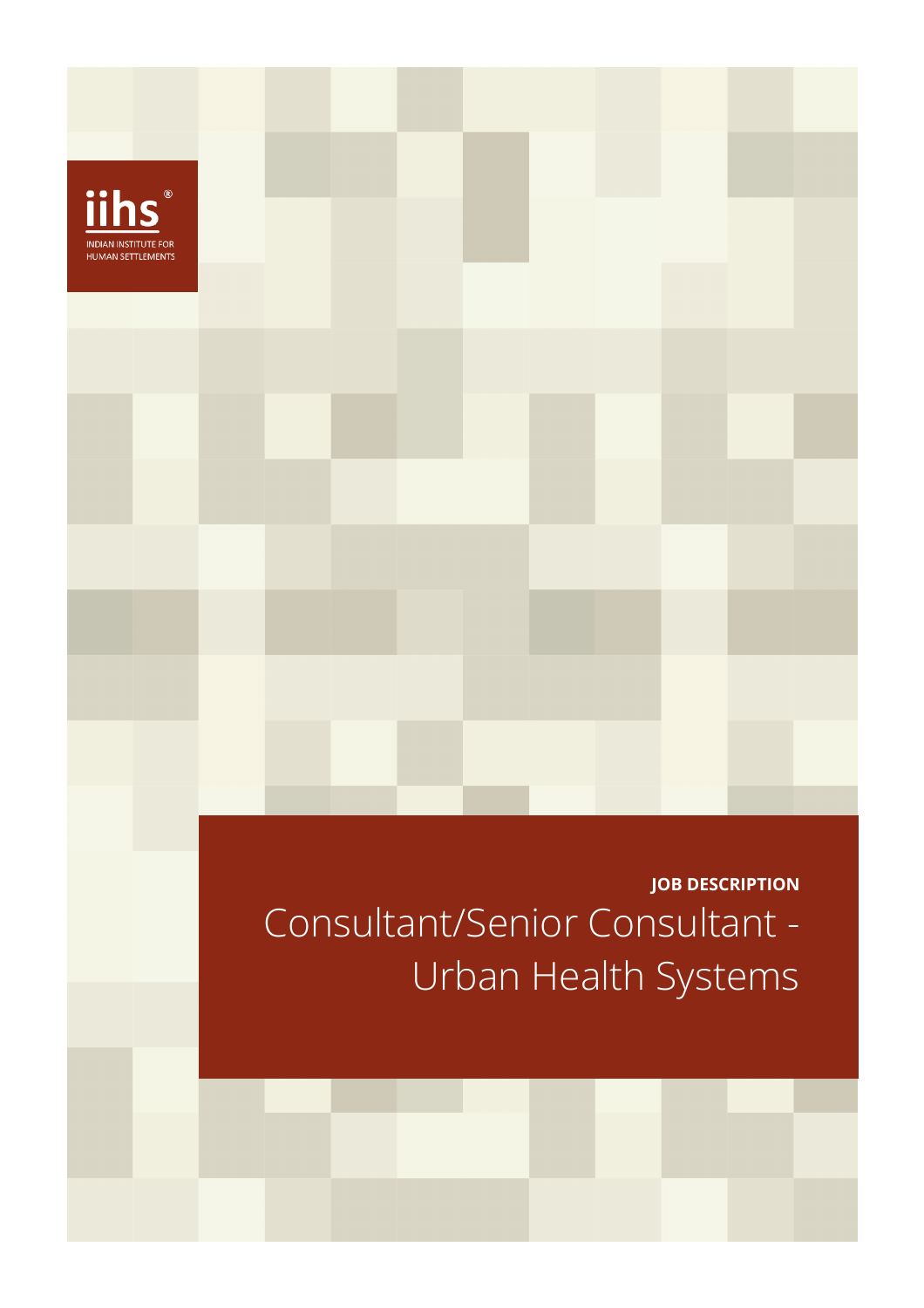# **About Us**

The Indian Institute for Human Settlements (IIHS) is a national education institution committed to the equitable, sustainable and efficient transformation of Indian settlements.

IIHS aims to establish an independently funded and managed national university of eminence for research and innovation focused on the challenges and opportunities of India's urban transition. The proposed IIHS University will be an institution of eminence that will host an integrated programme of quality campus-based education and research, training and lifelong learning for working professionals, distance and blended learning, as well as a whole array of practice and advisory services. The university will have a strong interdisciplinary orientation bringing together theory and praxis that is grounded in the South Asian context and also engages with and draws from knowledge across the globe.

For more information, please see http://www.iihs.co.in

## **Job Description**

IIHS seeks a person to join and help consolidate and extend our urban health systems research and practice portfolio. Within a broad adherence to the social determinants of health approach, we are looking for scholars and practitioners whose work takes a multidisciplinary approach to the urban health systems, with a focus on primary care. IIHS' approach to urban health systems focuses on institutional, governance, spatial and community based approaches to urban health systems with a focus on heath's intersections with informal work, housing, sanitation and urban infrastructures, as well as with the delivery of social protection mechanisms.

Current projects reflect this approach and range from the connections between informal work, social protection and health for domestic workers; assessments of urban primary care systems; looking at NCDs (Non- Communicable Diseases) in low income informal settlements; multi-institutional attempts to tackle banner diseases such as dengue in urban areas; the relationships between health, migration and vulnerability in Indian cities; among other research and practice themes.

The position seeks a person committed to being part of building a research and practice cluster at IIHS, actively mentoring a young team, and defining strategic priorities for the institution. This shall be in addition to teaching and training in IIHS' full-time and short-term teaching and urban practitioner (capacity building) programmes.

# **Activities and Tasks**

Responsibilities would include, but not be limited to, the following:

- Supervising current projects, especially on-going ethnographic studies of the role of NCDs in low income settlements in Bengaluru;
- Being a part of the project teams in Delhi and Bengaluru, undertaking field-based research on intersections between informal work, social protection and maternal and child health;
- Building IIHS' urban health portfolio through new projects, mentoring and internal capacity building;
- Participation in incorporating urban health perspectives into on-going IIHS projects;
- Curriculum development and teaching on urban health in both short and long-term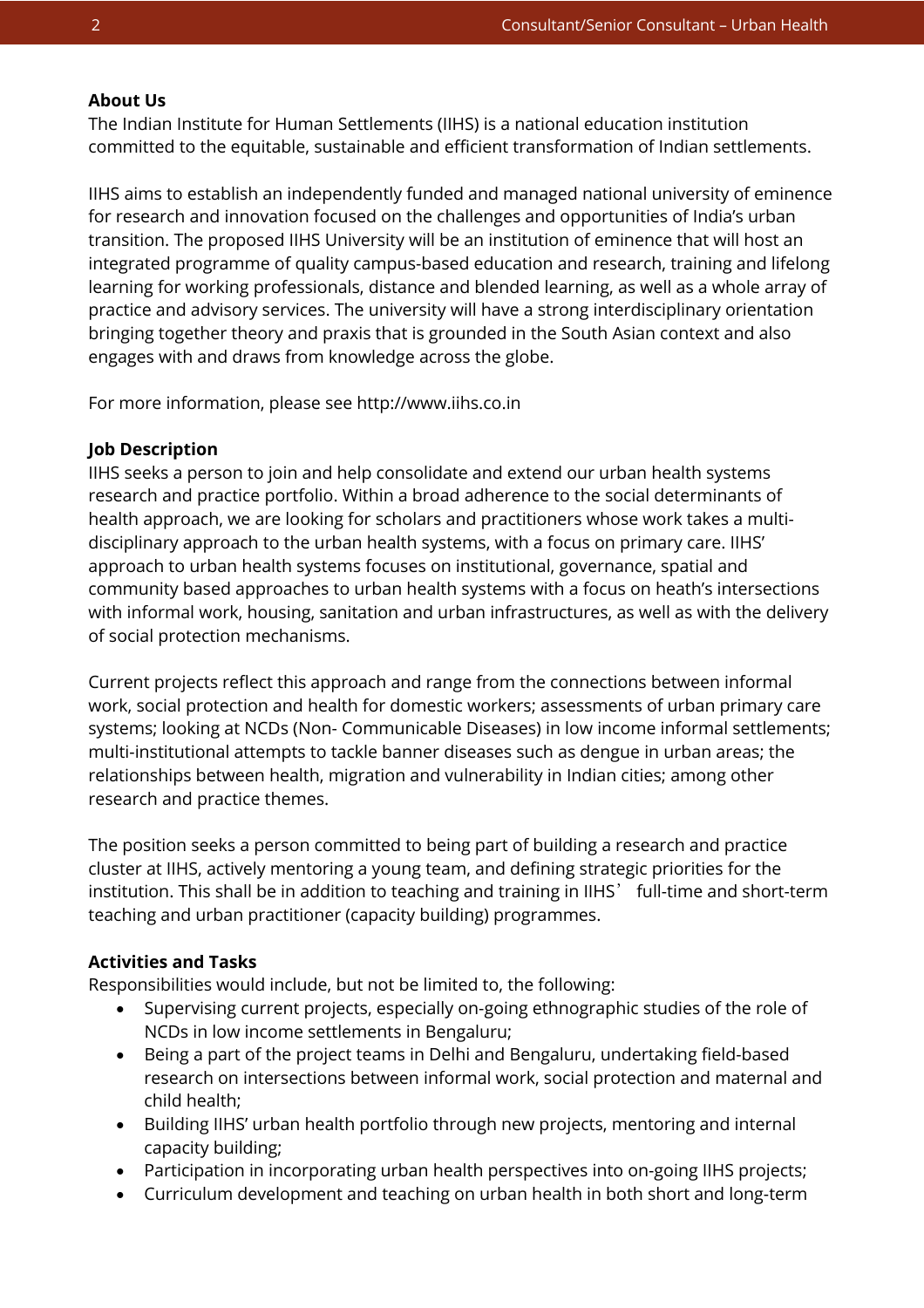academic programmes; training and/or assisting in training on relevant modules in IIHS' executive education (capacity building) programmes;

• Participating in all activities of Institution-Building at IIHS; carrying out tasks as assigned by IIHS; and travelling on IIHS work within or outside the country as and when needed.

## **Structure and Reporting**

The Consultant/Senior Consultant - Urban Health will report to the Senior Lead - Academics & Research at IIHS, and collaborate effectively with a diverse group of internal teams and external individuals/organizations, and students.

## **Person Specification**

The position ideally requires a PhD or MD, preferably in public health, medicine, urban planning, sociology, economics, development studies, among others, though all candidates with proven research and practice track records in urban health will be considered. Candidates with strong records of practice and consultancy in health systems will also be considered. Teaching experience is a plus though not required. Applicants must have a strong publication record. Ideal applicants will have experience of leading medium and large-scale research projects in Indian cities.

Spoken and written proficiency in English and at least one other modern Indian language is required and, among these, Kannada, Tamil, and Hindi are preferred.

This offer is on an exclusive basis, which implies that other professional assignments (whether compensated or not) that bear a potential conflict of interest with IIHS cannot be undertaken.

The search will remain open until the position is filled.

## **Location**

This position is based in Bengaluru and may entail travel to other locations in India.

# **Review and Assessment**

The role and performance of the incumbent shall be subject to normal review and assessment systems at IIHS.

## **Diversity Policy**

IIHS is an equal opportunity employer that encourages women, people with disabilities and those from economically and socially excluded communities with the requisite skills and qualifications to apply for positions.

## **To apply**

If you are interested to explore this opportunity with us, please fill the online application form by clicking [here.](https://iihs.co.in/job-application/) (You can also click on the "Apply Now" button at the end of the Job Description displayed on the website).

#### **Contact**

Please write to us at **hr@iihs.co.in** if you need any clarifications while filling the online application form.